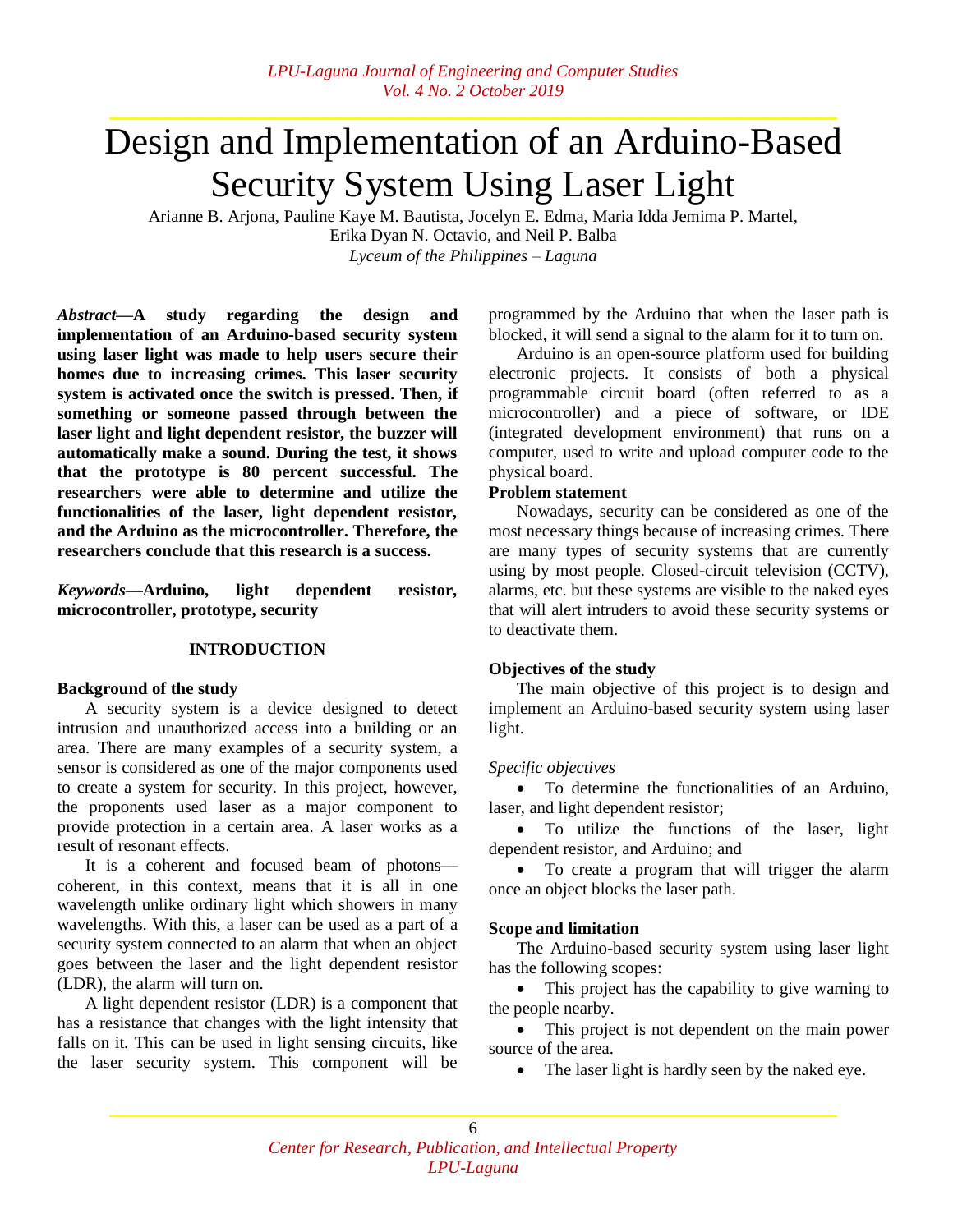The following are the limitations of the design:

 The laser security system works only if the laser is obstructed. If the intruder passes without obstructing the laser, it is considered as a failure.

 If a certain object crosses the laser path, it will trigger the alarm and will cause a false alarm.

 In order to secure a larger area, we need more lasers and corresponding LDRs.

 The laser security system has an on/off switch, if the owner forgot to turn it on, the intruder can easily pass through or if the owner forgot to turn off the alarm, it will cause a false alarm.

 If two or more laser lights are pointed in one LDR, but only one laser light is blocked, the alarm will not turn on.

## **Significance of the study**

The Arduino-based security system using laser light can give an additional layer of security through a certain area. Apart from a security system, this project can be used in other aspects such as safety. For example, for some machines, once a hand or any body part goes in between the machine, the laser light will be blocked and it will cause the machine to stop. This project can also help other researchers to innovate, develop, and improve present projects.

## **REVIEW OF RELATED LITERATURE**

## **Related studies**

Kant, Sharma, and Singh stated there are lots of applications of Light Amplification by Stimulated Emission of Radiation (LASER) such as optical disk drives, laser printers, and barcode scanners; fiber-optic and free-space optical communication; laser surgery and skin treatments; cutting and welding materials; military and law enforcement devices for marking targets and measuring range and speed; and laser lighting displays in entertainment. [1]

Karri and Lim developed a combination of pixel illumination with its Chroma in YUV color space that will be a very robust and effective way of false alarms in case of swaying objects. [2]

Zhao and Yet discussed about the detection based on an object oriented, statistical multi-feature analysis of video sequences. [3]

Bing, Tun Hung, Gangway, and Tina developed a mobile manipulator which is equipped with cameras at the arm end for purpose of monitoring and this system can increase the safety of the user and efficiency of monitoring. [4]

## **Synthesis**

In relation to the literature that the researchers gathered, there are lots of types of security systems to somehow provide safety for users such as lasers, cameras, sensors, etc. The researchers made use of laser which also has lots of applications according to Kant, Sharma, and Singh. The researchers used an ordinary laser that is directed to the light dependent resistor and when an object passed through between the laser and the light dependent resistor, the buzzer will automatically make a sound. This laser security system can be placed anywhere, especially in places that are liable to suffer from intrusions.

# **METHODOLOGY**

## **IPO chart and discussion**



Figure 1. IPO chart

The inputs of the project are the single-pole singlethrow (SPST) push button switch and any object such as plastics, glass, paper, body parts, etc. If the SPST push button switch is pressed, the LED 2 will turn on as a sign that the LDR is activated and once the laser light is blocked, the alarm will turn on. LEDs 3 and 4 will turn on and blink alternately.

# **Conceptual framework/theoretical framework**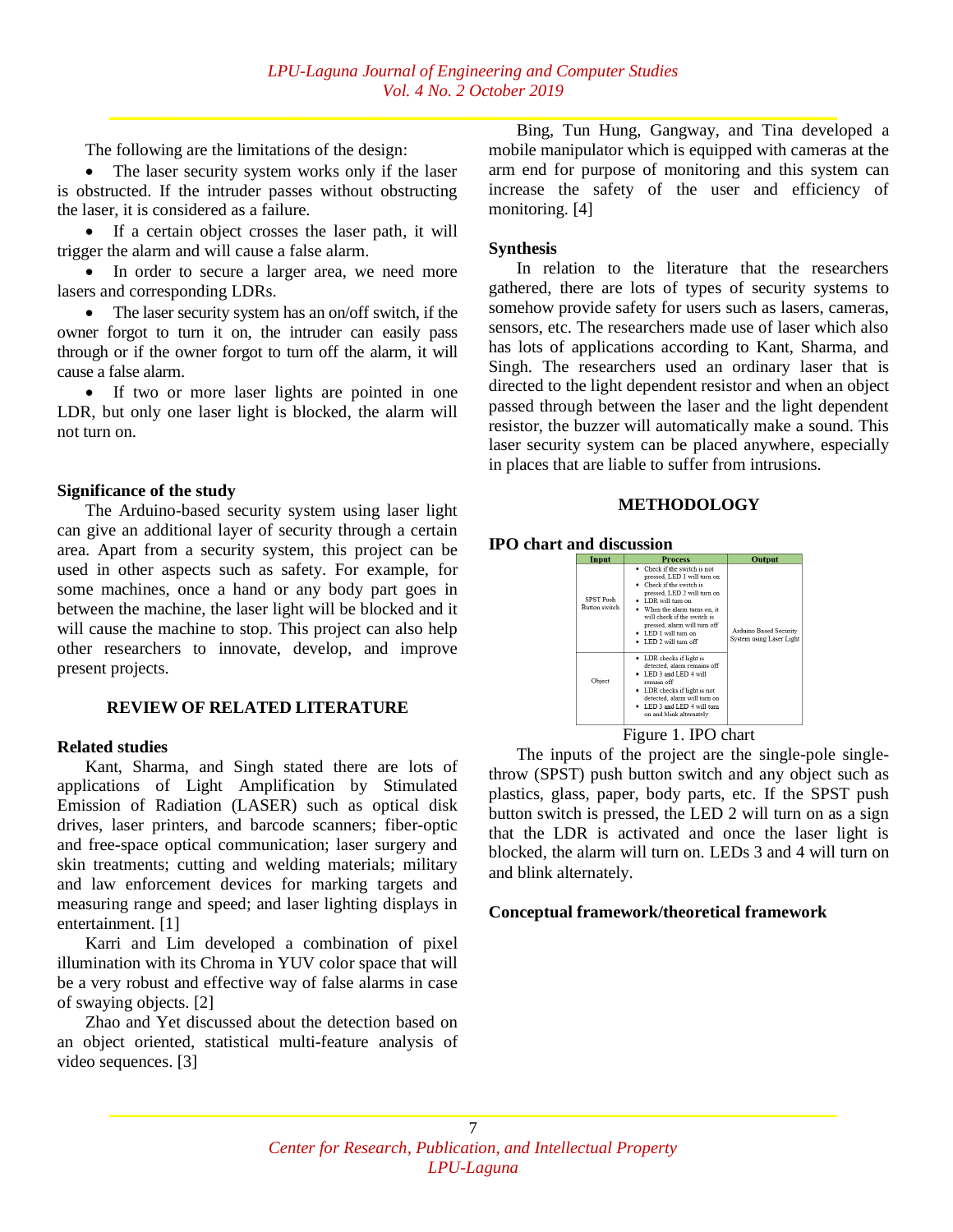

The switch turns the laser on or off. The laser light is directed to the photodiode where it will be at high resistance where very low signal is detected by the Arduino which causes the buzzer to remain in the off state, but when there is no light directed to the photodiode or it is cut off by something, the photodiode will be at a very low resistance where the Arduino microcontroller will detect it and activate the buzzer.

#### **Block diagram**



Figure 3. Block diagram

The program will be simulated with five simple steps. First, the user will press the tact switch. Second, the LDR sensor will react if the light is blocked. If yes, the user will go back to Step 1. If the LDR does not detect a light, it will go to Step 3 where the buzzer will turn on. In Step 4, if the user presses the tact switch, it turns off the system, if not, the buzzer stays on.

#### **Schematic diagram**



Figure 4. Schematic diagram

#### **Design requirements**

#### *Hardware specifications*

The proponents prepared a detailed process for the hardware specifications that discusses the process of laser security system. Prototype development is composed of the hardware system that home security system can operate by using lasers. Arduino Uno was used for the prototype development in order to process every signal and condition undergoing in the project. Then, the schematic diagram of laser displays what is used.

#### *Software specifications*

The proponents used C language to program the Arduino Uno for software design development. The C language was used to utilize and write the program in the microcontroller of the prototype design and the researchers also used the program to compile and simulate the program. The LDR or light dependent resistor measures whether there is light present or absent from the laser. The program was set to detect signal from the light dependent resistor that was to be processed by the microcontroller in order to send a signal to the buzzer whether to activate or deactivate. Automatic operation is dependent on the light dependent resistor.

#### **Flow chart (Pseudo chart)**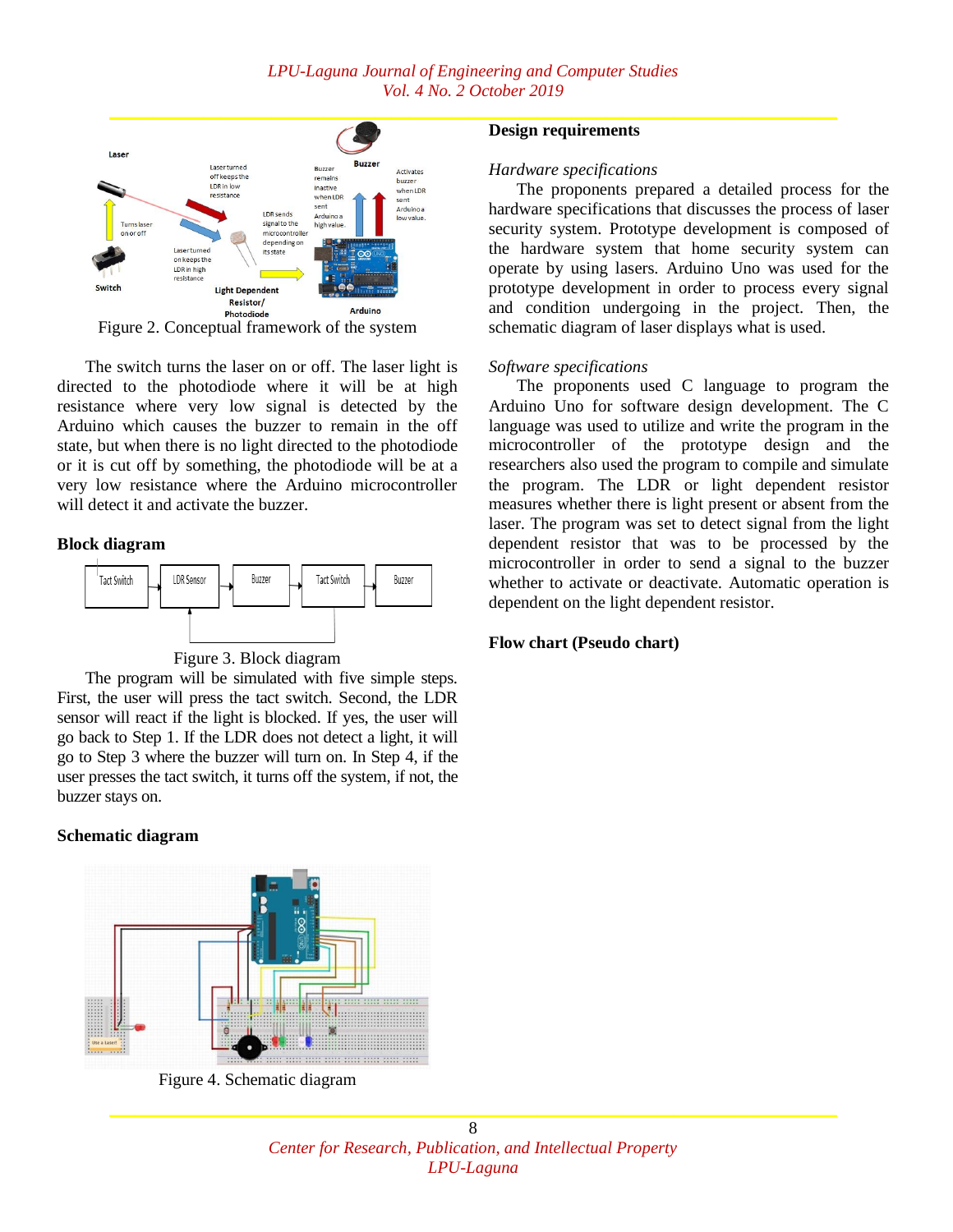

Figure 8. Flow chart

Figure 8 illustrates and explains how the system works. It also represents the important role of each progression to execute the system all in all. It is seen that the user will press the tact switch so that the LDR will sense if the light is on or off. If the LDR senses that there is a light, the buzzer turns on. The buzzer makes a sound if an object passes between the LDR sensor and laser.

## **Algorithm discussion and illustrations**

- Step 1: Press the tact switch
- Step 2: LDR sensor detects light?
- Step 3: If yes, then go back to Step 2
- Step 4: If no, buzzer turns on
- Step 5: Press the tact switch?
- Step 6: If yes, then go back to Step 2
- Step 7: If no, buzzer continues with its sound

# **Standards used**

#### *Arduino Uno*

The major component used in the system is the Arduino Uno microcontroller which has both analog and digital input and output pins. This microcontroller has its own programming language and user interface.

## *Light dependent resistor (LDR)*

The LDR has a resistance that vary depending on the input signal. This component gives analog output from its analog input.

#### *Laser*

A device that emits light through a process of optical amplification based on the stimulated emission of electromagnetic radiation.

## **DATA AND RESULTS**

#### **General overview of the program**

The proponents mainly used the Arduino as a microcontroller, the light dependent resistor (LDR) as a sensor, and the laser that is pointed at the center of the light dependent resistor. The program made use of algorithms that served as a main function of the code such as a loop.

#### *Functions*

The goal of the project, *Arduino-based security system using laser light*, is to create an exact and precise output. The project can be used in houses or certain areas to provide additional security.

*General interface*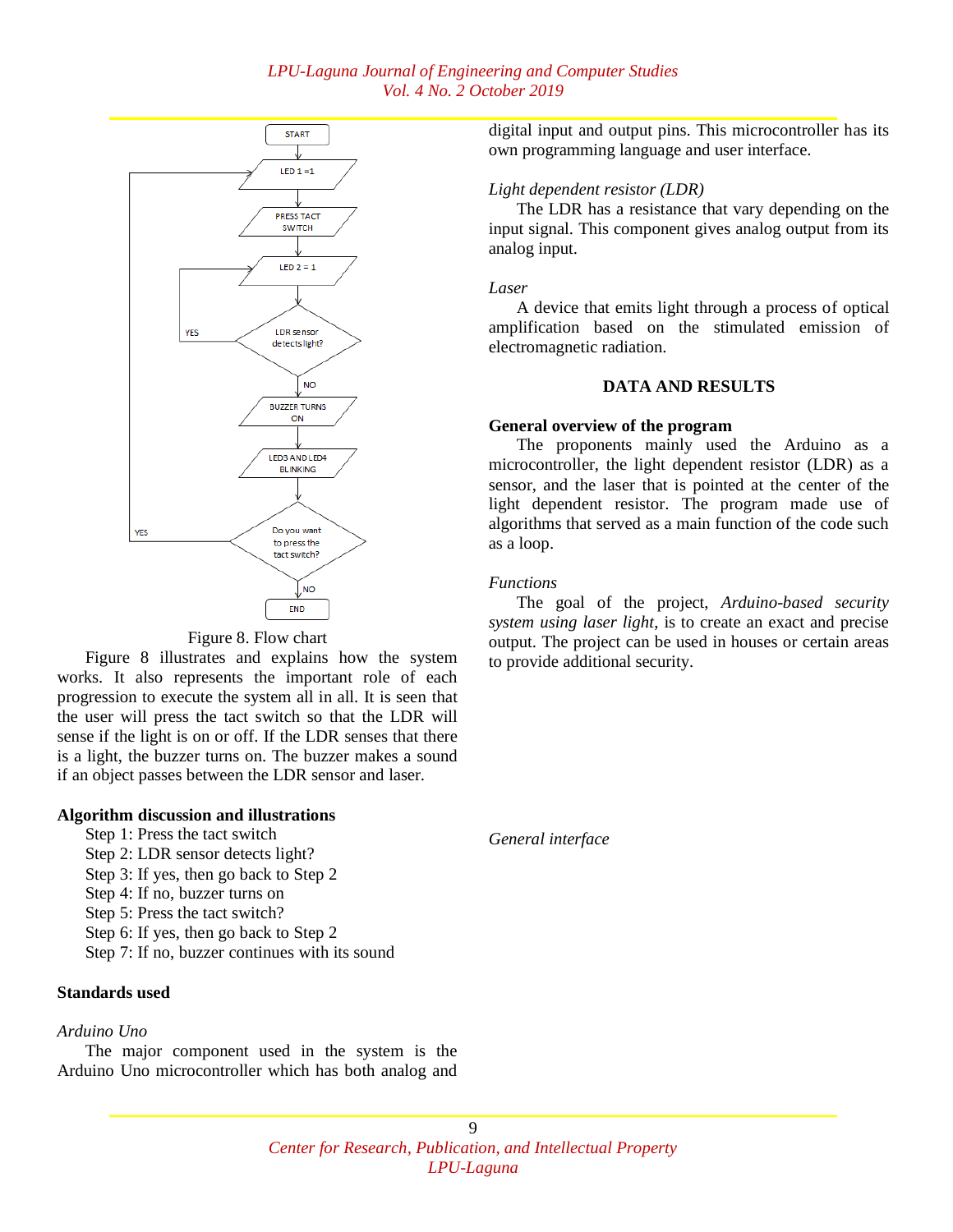```
const int triggeredLED2 = 8;
const int RedLED = 4;<br>const int GreenLED = 5;
 const int inputPin = A0;
 const int speakerPin = 12;
 const int armButton = 6;
 boolean isArmed = true;boolean isTriggered = false;int buttonVal = 0;
 int prev_buttonVal = 0;
 int reading = 0;
 int threshold = 0;
 const int lowrange = 2000;
 const int highrange = 4000;
 void setup(){
   pinMode(triggeredLED, OUTPUT);
    pinMode(triggeredLED2, OUTPUT);
    pinMode(RedLED, OUTPUT);
    pinMode(GreenLED, OUTPUT);
    pinMode(armButton, INPUT);
    digitalWrite(triggeredLED, HIGH);
   delav(500):digitalWrite(triggeredLED, LOW);
     calibrate();
     setArmedState();
 \mathbf{r}void loop()reading = analogRead(inputPin);\begin{aligned} & \text{int buttonVal} = \text{digitalRead}(\text{armButton})\,; \\ & \text{if } \text{ (buttonVal} == \text{HIGH) as } (\text{prev_buttonVal} == \text{LOW})\, \end{aligned}setArmedState();
   delay(500);\overline{1}if ((isArmed) \epsilon\epsilon (reading < threshold)){<br>isTriggered = true;}
 if (isTriggered) /
    for (int i = lowrange; i \leq highrange; i++)
     tone (speakerPin, i, 250);
    \overline{1}for (int i = highrange; i >= lowrange; i--)
      tone (speakerPin. i. 250):
    \mathbf{r}digitalWrite(triggeredLED, HIGH);
    delay(50);digitalWrite(triggeredLED, LOW):
    delay (50);
    digitalWrite(triggeredLED2, HIGH);
    delay (50);
    digitalWrite(triggeredLED2, LOW);
    delay(50);delay(20);void setArmedState(){
  if (isArmed){
    digitalWrite(GreenLED, HIGH);
    digitalWrite(RedLED, LOW);<br>isTriggered = false;
    isArmed = false:
  } else \{digitalWrite(GreenLED, LOW);
    digitalWrite(RedLED, HIGH);<br>tone(speakerPin, 220, 125);
    delav(200):
     cone(speakerPin, 196, 250);
    isArmed = true;\overline{\mathbf{1}}\mathbf{r}
```

```
int sample = 0;
 int baseline = 0:
 const int min\_diff = 200;
 const int sensitivity = 35;
 int success_count = 0;
 digitalWrite(RedLED, LOW);
 digitalWrite(GreenLED, LOW);
 for (int i=0; i<10; i++) {
    sample += analogRead(inputPin);
   digitalWrite(GreenLED, HIGH);
    delay(50);digitalWrite(GreenLED, LOW);
   delay(50);\frac{1}{d}\mathbf{f}sample = analogRead(inputPin);if (sample > baseline + min diff) {
     success_count++;threshold += sample;
     digitalWrite(GreenLED, HIGH);
     delay(100);digitalWrite(GreenLED, LOW);
     delay(100);\} else {
     success count = 0:
     threshold = 0;
   \mathbf{1}} while (success_count < 3);
 threshold = (threshold/3) - sensitivity;
 tone (speakerPin, 196, 250);
 delay(200);
 tone(speakerPin, 220, 125);
\overline{\mathbf{1}}
```
#### Figure 10. C.1 code

The first part of the code are the components being assigned to each pin of the Arduino Uno. After that, under the void setup is the output of the LEDs on the first part where the LDR is not yet activated. The next part of the code is the void loop which is assigned to the function of the project. This part is where the 'if-else' used that if the laser light is blocked, the alarm will turn on and the other LEDs that were turned off will turn on, else, nothing happens. The code for the LED that turns on during the alarm is under the void set ArmedState. Under the void calibrate is the calibration of the LDR, this is where sensitivity can be adjusted.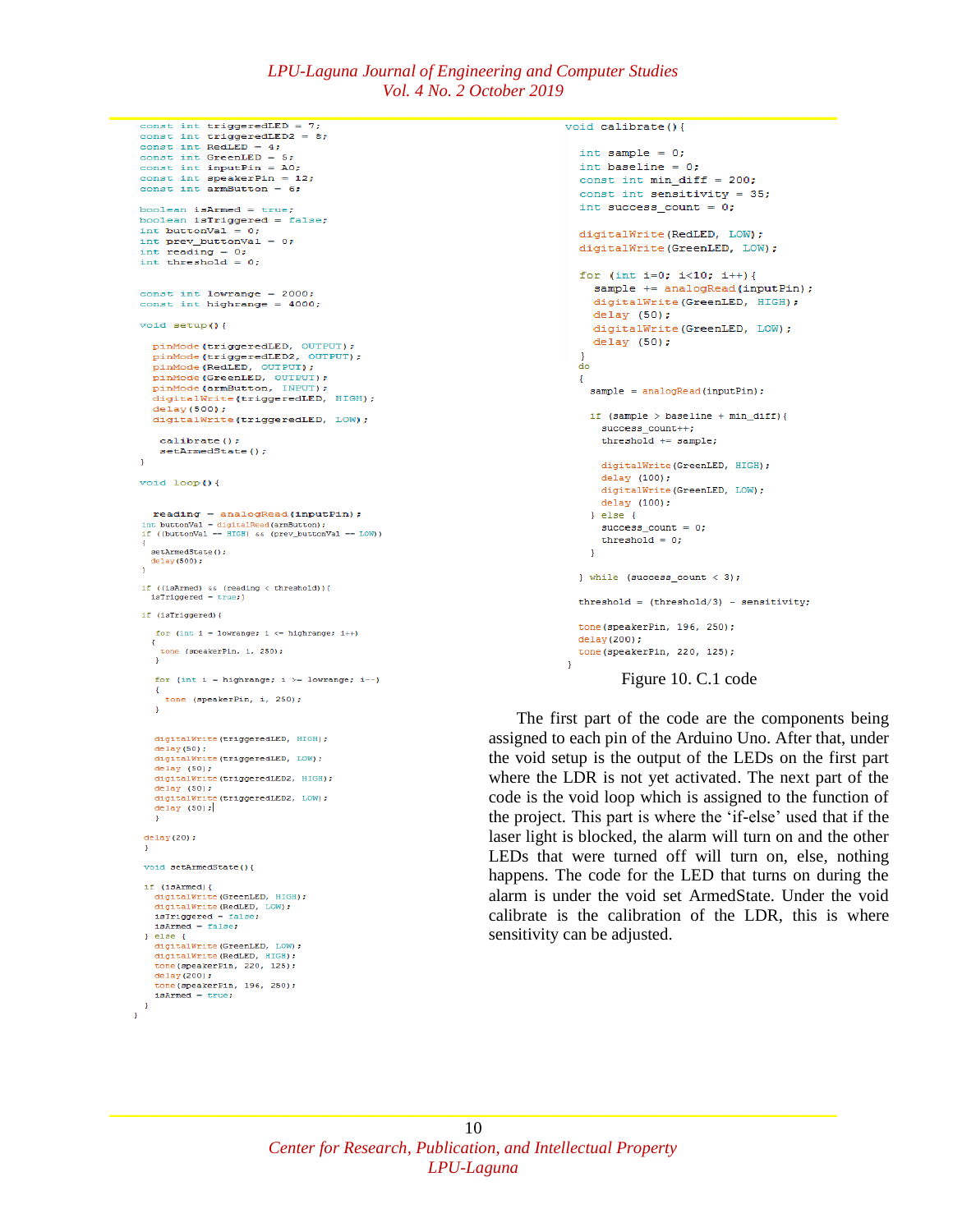| Table 1.                | Data and results |               |                |  |  |
|-------------------------|------------------|---------------|----------------|--|--|
| <b>Test</b>             | <b>Expected</b>  | <b>Actual</b> | <b>Remarks</b> |  |  |
|                         | Output           | <b>Output</b> |                |  |  |
| Paper:                  |                  |               |                |  |  |
| 1                       | Alarm turns      | Alarm         | Successful     |  |  |
|                         | on               | turns on      |                |  |  |
| $\overline{2}$          | Alarm turns      | Alarm         | Successful     |  |  |
|                         | on               | turns on      |                |  |  |
| 3                       | Alarm turns      | Alarm is      | Unsuccessful   |  |  |
|                         | on               | off           |                |  |  |
| $\overline{\mathbf{4}}$ | Alarm turns      | Alarm         | Successful     |  |  |
|                         | on               | turns on      |                |  |  |
| 5                       | Alarm turns      | Alarm         | Successful     |  |  |
|                         | on               | turns on      |                |  |  |
| <b>Plastic:</b>         |                  |               |                |  |  |
| 1                       | Alarm turns      | Alarm         | Successful     |  |  |
|                         | on               | turns on      |                |  |  |
| $\overline{2}$          | Alarm turns      | Alarm         | Successful     |  |  |
|                         | on               | turns on      |                |  |  |
| 3                       | Alarm turns      | Alarm         | Successful     |  |  |
|                         | on               | turns on      |                |  |  |
| 4                       | Alarm turns      | Alarm is      | Unsucessful    |  |  |
|                         | on               | off           |                |  |  |
| 5                       | Alarm turns      | Alarm         | Successful     |  |  |
|                         | on               | turns on      |                |  |  |
| <b>Glass:</b>           |                  |               |                |  |  |
| 1                       | Alarm turns      | Alarm is      | Unuccessful    |  |  |
|                         | on               | off           |                |  |  |
| $\overline{2}$          | Alarm turns      | Alarm         | Successful     |  |  |
|                         | on               | turns on      |                |  |  |
| 3                       | Alarm turns      | Alarm         | Successful     |  |  |
|                         | on               | turns on      |                |  |  |
| 4                       | Alarm turns      | Alarm         | Successful     |  |  |
|                         | on               | turns on      |                |  |  |
| 5                       | Alarm turns      | Alarm         | Successful     |  |  |
|                         | on               | turns on      |                |  |  |
| Hand:                   |                  |               |                |  |  |
| 1                       | Alarm turns      | Alarm         | Successful     |  |  |
|                         | on               | turns on      |                |  |  |
| 2                       | Alarm turns      | Alarm is      | Unsuccessful   |  |  |
|                         | on               | off           |                |  |  |
| 3                       | Alarm turns      | Alarm         | Successful     |  |  |

| on          | turns on |            |
|-------------|----------|------------|
| Alarm turns | Alarm    | Successful |
| on          | turns on |            |
| Alarm turns | Alarm    | Successful |
| on          | turns on |            |

Data shows that in each item used for blocking, it has one unsuccessful result due to the quickness of the blocking. Despite this, four out of five of the actual output is the same as the expected output. In percentage, this project can be considered as 80 percent successful.

| Table 2.    | Data and results |               |                |
|-------------|------------------|---------------|----------------|
| <b>Test</b> | <b>Expected</b>  | <b>Actual</b> | <b>Remarks</b> |
|             | Output           | Output        |                |
|             | Alarm is off     | Alarm is off  | Successful     |
| 2           | Alarm is off     | Alarm is off  | Successful     |
| 3           | Alarm is off     | Alarm is off  | Successful     |
| 4           | Alarm is off     | Alarm is off  | Successful     |
| 5           | Alarm is off     | Alarm is off  | Successful     |

Five out five of the actual outputs were the same as the expected output. This can be considered as a 100 percent successful.

# **CONCLUSION**

In this project, the proponents were able to determine and utilize the functionalities of the laser, light dependent resistor, and Arduino Uno. The combination of these components can create a laser security system. The Arduino Uno is where the code is uploaded. The code that the proponents have created contains the functions of each component that is needed for the project. In understanding the functions of the components, the proponents were able to design and implement an Arduino-based security system using laser light.

## **RECOMMENDATIONS**

The proponents recommend the following based on findings:

• A laser security system can enhance the security system installed in an area.

 This project can also provide safety to other people in terms of other aspects.

The researchers recommend the following for further improvement of the system: